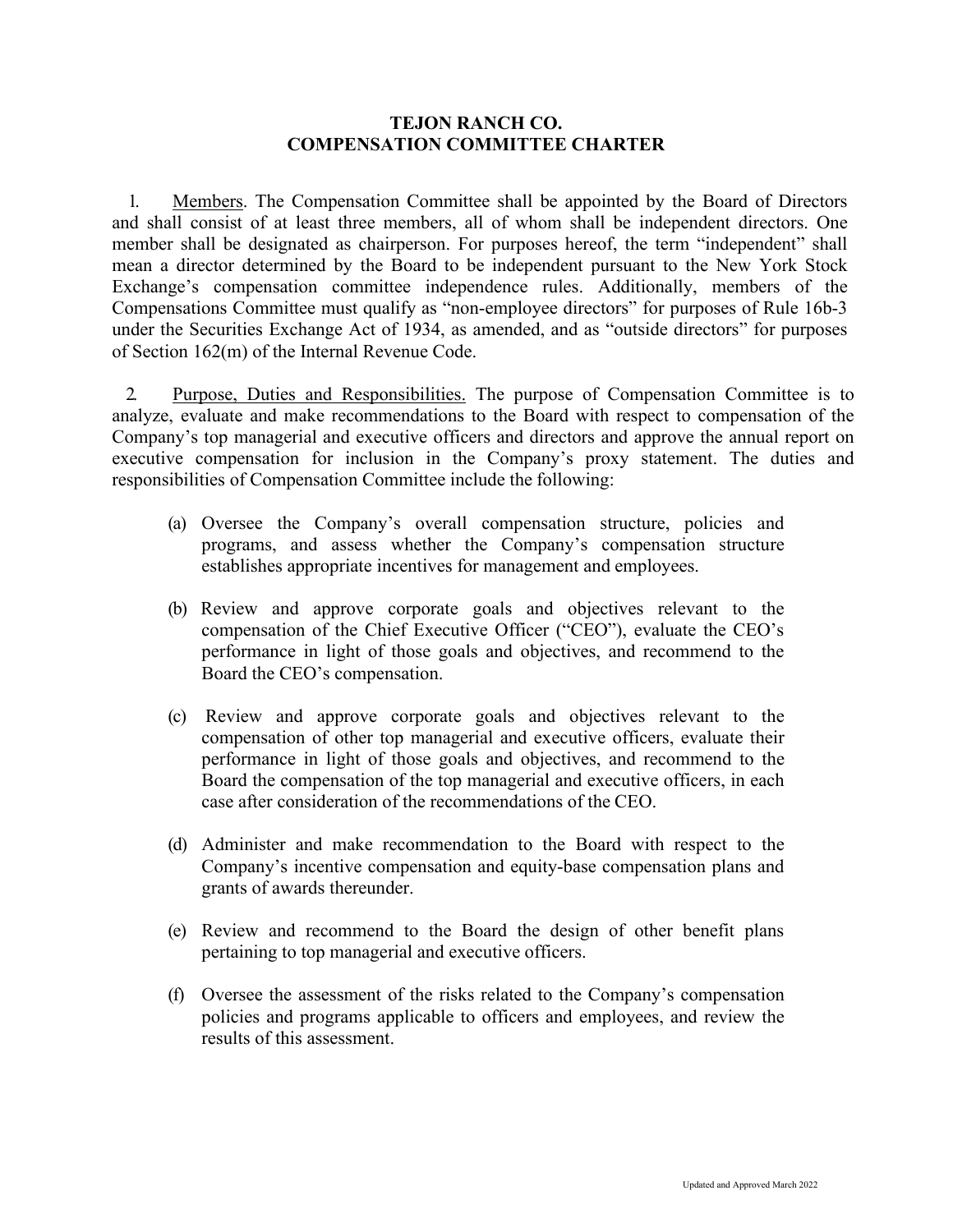- (g) Review and recommend to the Board employment agreements and severance arrangements for top managerial and executive officers, including change-incontrol provisions, plans or agreements.
- (h) Approve, amend or modify the terms of any compensation or benefit plan that does not require shareholder approval, if delegated to the Committee by the Board.
- (i) Assess the results of the Company's most recent advisory vote on executive compensation. The Compensation Committee will be conducting this assessment to provide disclosure about whether and if so, how consideration of the advisory vote results has affected the Company's executive compensation decisions and policies.
- (j) Review the compensation of directors for service on the Board and its committees and recommend changes in compensation to the Board.
- (k) Review periodically succession plans relating to positions held by senior executive officers.
- (l) Annually evaluate the performance of the Compensation Committee and the adequacy of the Committee's charter.
- (m) Perform such other duties and responsibilities as are consistent with the purpose of the Compensation Committee and as the Board or the Committee deems appropriate.

3. Subcommittees. The Compensation Committee may delegate to a subcommittee of the Compensation Committee consisting of not less than two members of the committee the responsibility to review specific issues, meet with management on behalf of the Committee regarding such issues, and prepare recommendations or reports for review by the Committee.

4. Outside advisors. The Compensation Committee, after conducting an assessment of independence, will have the authority to retain advisors, at the expense of the Company, such as outside counsel, compensation experts and other advisors as it determines appropriate to assist it in the full performance of its functions, including sole authority to retain and terminate any advisor used to assist the committee in the evaluation of director, CEO or senior executive compensation, and to approve the consultant's fee and other retention term.

The Compensation Committee will annually review an assessment of any potential conflicts of interest raised by the work of compensation consultants, whether retained by the Compensation